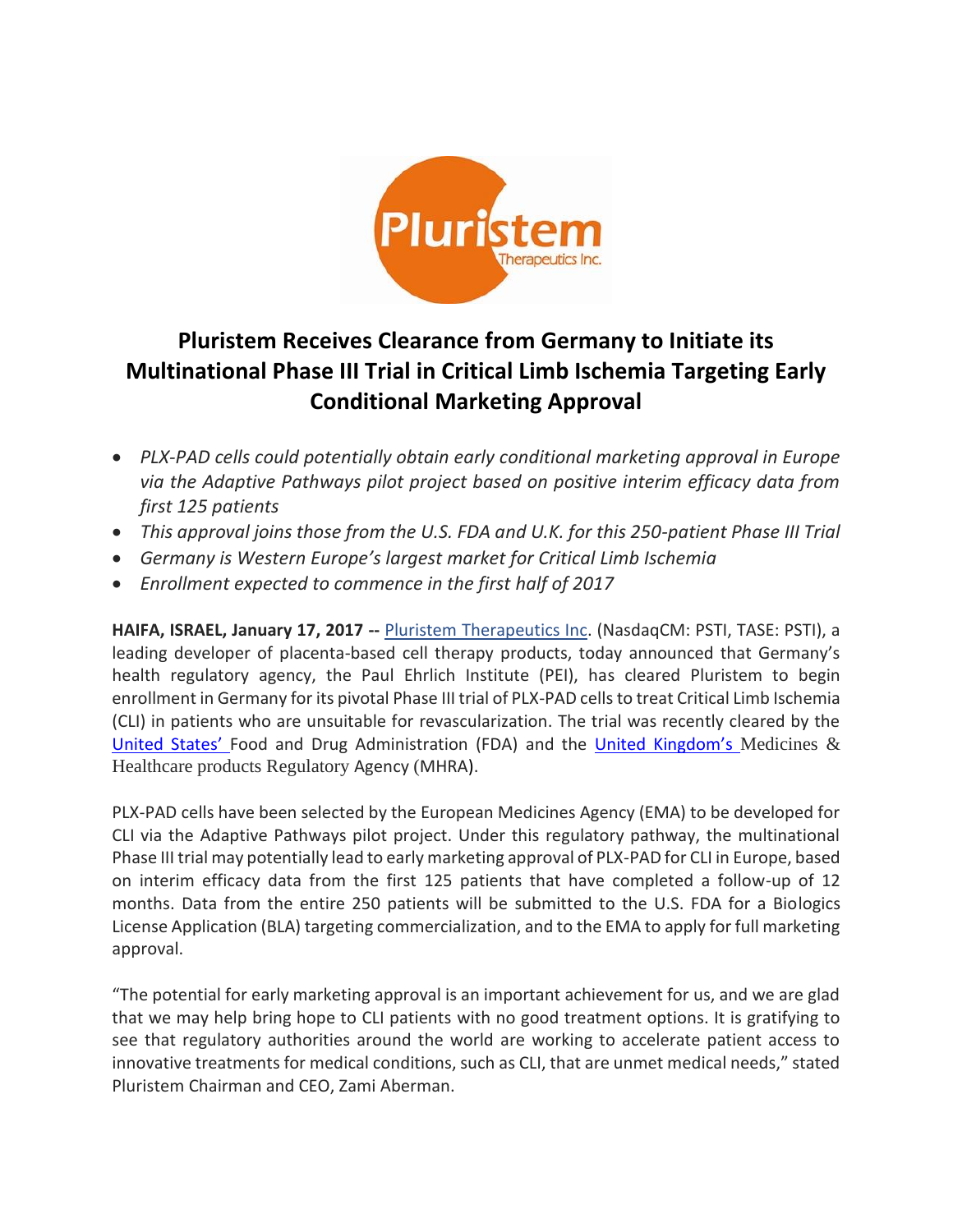The global Phase III trial will evaluate PLX-PAD cells in the treatment of CLI in a double-blind, randomized, placebo-controlled trial. An estimated 250 patients with CLI Rutherford Category 5, who are unsuitable candidates for revascularization, will be enrolled. Patients will be treated with 300 million cells or placebo, injected twice intramuscularly (IM) two months apart. The primary endpoint will be time to amputation or death, allowing for a survival analysis which enables collection of more data during the trial thereby significantly reducing the number of patients needed, to allow statistically significant results from a trial of this size.

## **About Critical Limb Ischemia**

In CLI, fatty deposits block arteries in the leg, leading to greatly reduced blood flow. This causes leg pain at rest, non-healing ulcers and gangrene. Patients with CLI are at high risk for limb amputation and death within a year of diagnosis. While some conservative treatments exist to relieve pain, and provide localized ulcer care, most patients will ultimately need a revascularization procedure. CLI patients who cannot undergo revascularization procedures are left with poor treatment options, and have a severe unmet medical need. With over 700,000 citizens suffering from critical limb ischemia, Germany represents the single largest Western European market, as per the Sage group (2010). This reflects the fact that Germany has the highest regional prevalence of diabetes, as well as the greatest number of elderly citizens, which are major risk factors for CLI.

## **About the Adaptive Pathways Pilot Project**

The purpose of EMA's Adaptive Pathways pilot project is to shorten the time it takes for innovative medicines to reach patients with serious conditions that lack adequate treatment options. The pathway is open to clinical programs in early stages of development only. After a therapy is selected for the program, the Adaptive Pathways group conducts high level discussions and provides guidance to the applicant regarding the formal regulatory processes that precede a trial, targeting early approval and further expansion of the indications.

### **About Pluristem Therapeutics**

Pluristem Therapeutics Inc. is a leading developer of placenta-based cell therapy products. The Company has reported robust clinical trial data in multiple indications for its patented PLX (PLacental eXpanded) cells. The cell products release a range of therapeutic proteins in response to inflammation, ischemia, hematological disorders, and radiation damage. PLX cell products are grown using the Company's proprietary three-dimensional expansion technology. They are offthe-shelf, requiring no tissue matching prior to administration.

Pluristem has a strong intellectual property position; Company-owned and operated, GMPcertified manufacturing and research facilities; strategic relationships with major research institutions; and a seasoned management team.

### **Safe Harbor Statement**